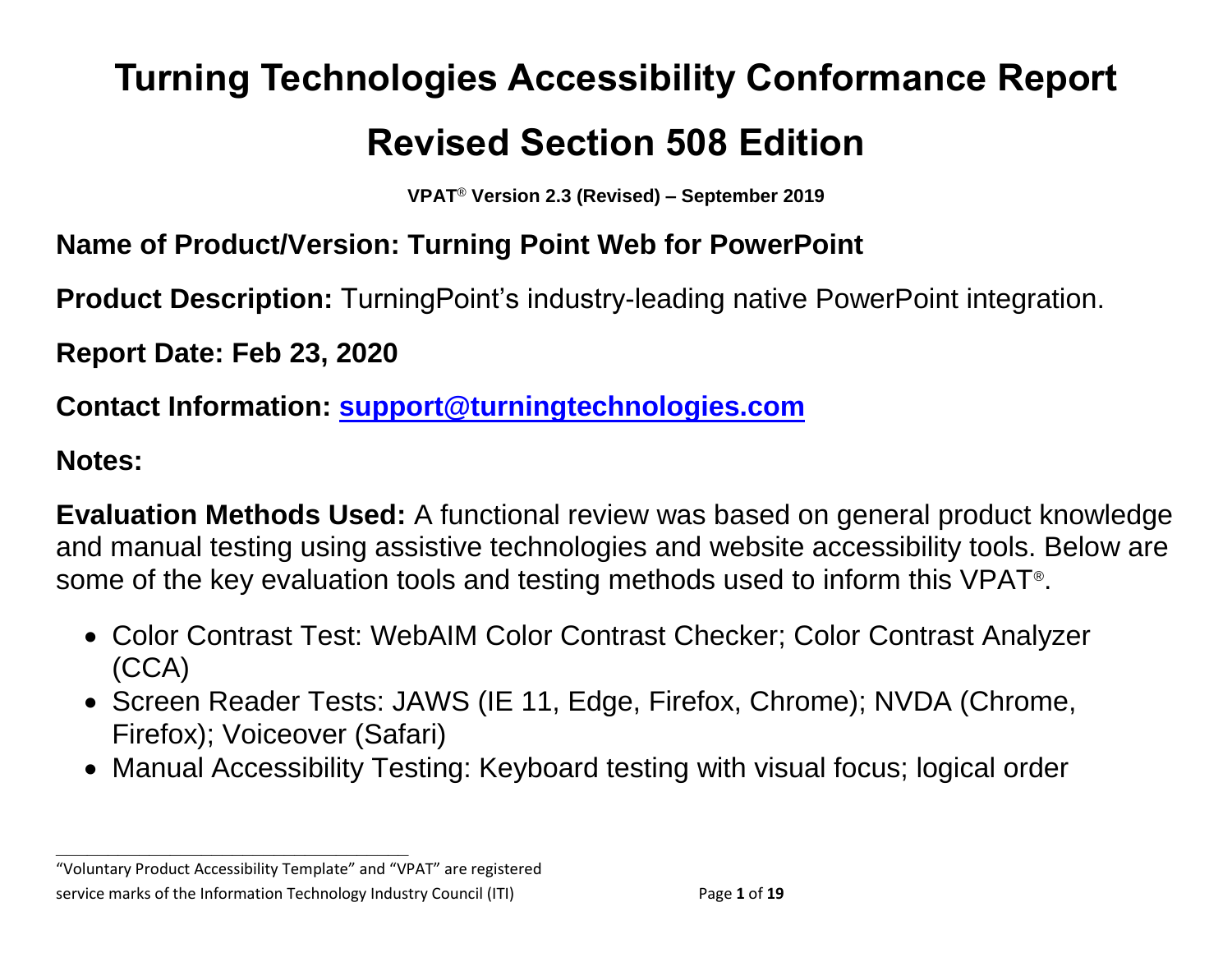# **Applicable Standards/Guidelines**

This report covers the degree of conformance for the following accessibility standard/guidelines:

| <b>Standard/Guideline</b>                                                                         | <b>Included in Report</b> |
|---------------------------------------------------------------------------------------------------|---------------------------|
| Web Content Accessibility Guidelines 2.0                                                          | Level A (Yes)             |
|                                                                                                   | Level AA (Yes)            |
|                                                                                                   | Level AAA (No)            |
| Revised Section 508 standards published January 18, 2017 and corrected<br><b>January 22, 2018</b> | (Yes)                     |

# **Terms**

The terms used in the Conformance Level information are defined as follows:

- **Supports**: The functionality of the product has at least one method that meets the criterion without known defects or meets with equivalent facilitation.
- **Partially Supports**: Some functionality of the product does not meet the criterion.
- **Does Not Support**: The majority of product functionality does not meet the criterion.
- **Not Applicable**: The criterion is not relevant to the product.
- **Not Evaluated**: The product has not been evaluated against the criterion. This can be used only in WCAG 2.0 Level AAA.

# **WCAG 2.0 Report**

Tables 1 and 2 also document conformance with:

- Chapter 5 501.1 Scope, 504.2 Content Creation or Editing
- Chapter 6 602.3 Electronic Support Documentation

Note: When reporting on conformance with the WCAG 2.0 Success Criteria, they are scoped for full pages, complete processes, and accessibility-supported ways of using technology as documented in the [WCAG 2.0 Conformance Requirements.](https://www.w3.org/TR/WCAG20/#conformance-reqs)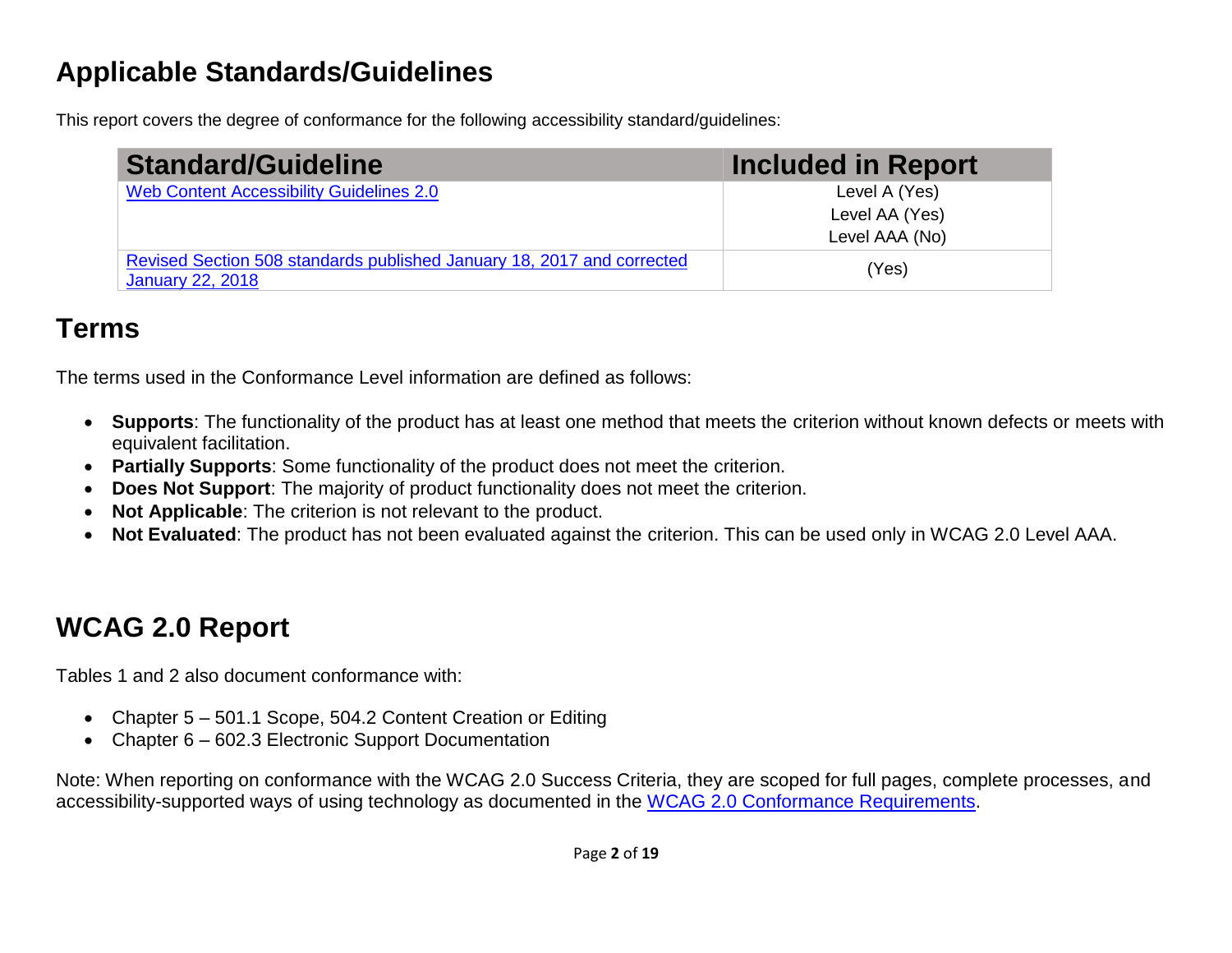#### **Table 1: Success Criteria, Level A**

Notes: The following criteria were tested on Turning Point web application.

| <b>Criteria</b>                                                                                                                                                                                                              | <b>Conformance Level</b> | <b>Remarks and Explanations</b>                                                                                                                                                                                                                                                                                                                                                                        |
|------------------------------------------------------------------------------------------------------------------------------------------------------------------------------------------------------------------------------|--------------------------|--------------------------------------------------------------------------------------------------------------------------------------------------------------------------------------------------------------------------------------------------------------------------------------------------------------------------------------------------------------------------------------------------------|
| 1.1.1 Non-text Content (Level A)<br>Also applies to:<br><b>Revised Section 508</b><br>501 (Web)(Software)<br>$\bullet$<br>504.2 (Authoring Tool)<br>٠<br>602.3 (Support Docs)<br>$\bullet$                                   | <b>Supports</b>          | The plug-in uses buttons, and images, charts and<br>diagrams that are identified via accessible text or<br>are marked as decorative.                                                                                                                                                                                                                                                                   |
| 1.2.1 Audio-only and Video-only (Prerecorded) (Level A)<br>Also applies to:<br><b>Revised Section 508</b><br>501 (Web) (Software)<br>$\bullet$<br>504.2 (Authoring Tool)<br>$\bullet$<br>602.3 (Support Docs)<br>$\bullet$   | Not applicable           | Instructors control their own content that the<br>students see. However, the product does not have<br>options to include audio or video content by<br>default.<br>If there were exceptions to these cases, the<br>instructor must include alternative representations<br>(such as text transcripts) that present equivalent<br>information to the audio or video for students<br>viewing this content. |
| 1.2.2 Captions (Prerecorded) (Level A)<br>Also applies to:<br><b>Revised Section 508</b><br>501 (Web)(Software)<br>$\bullet$<br>504.2 (Authoring Tool)<br>$\bullet$<br>602.3 (Support Docs)<br>$\bullet$                     | Not applicable           | Instructors control their own content that the<br>students see. However, the product does not have<br>options to include audio or video content by<br>default.<br>If there were exceptions to these cases, the<br>instructor must include alternative representations<br>(such as text transcripts) that present equivalent<br>information to the audio or video for students<br>viewing this content. |
| 1.2.3 Audio Description or Media Alternative (Prerecorded)<br>(Level A)<br>Also applies to:<br><b>Revised Section 508</b><br>501 (Web)(Software)<br>$\bullet$<br>504.2 (Authoring Tool)<br>602.3 (Support Docs)<br>$\bullet$ | Not applicable           | No synchronized media is used by the plug-in.                                                                                                                                                                                                                                                                                                                                                          |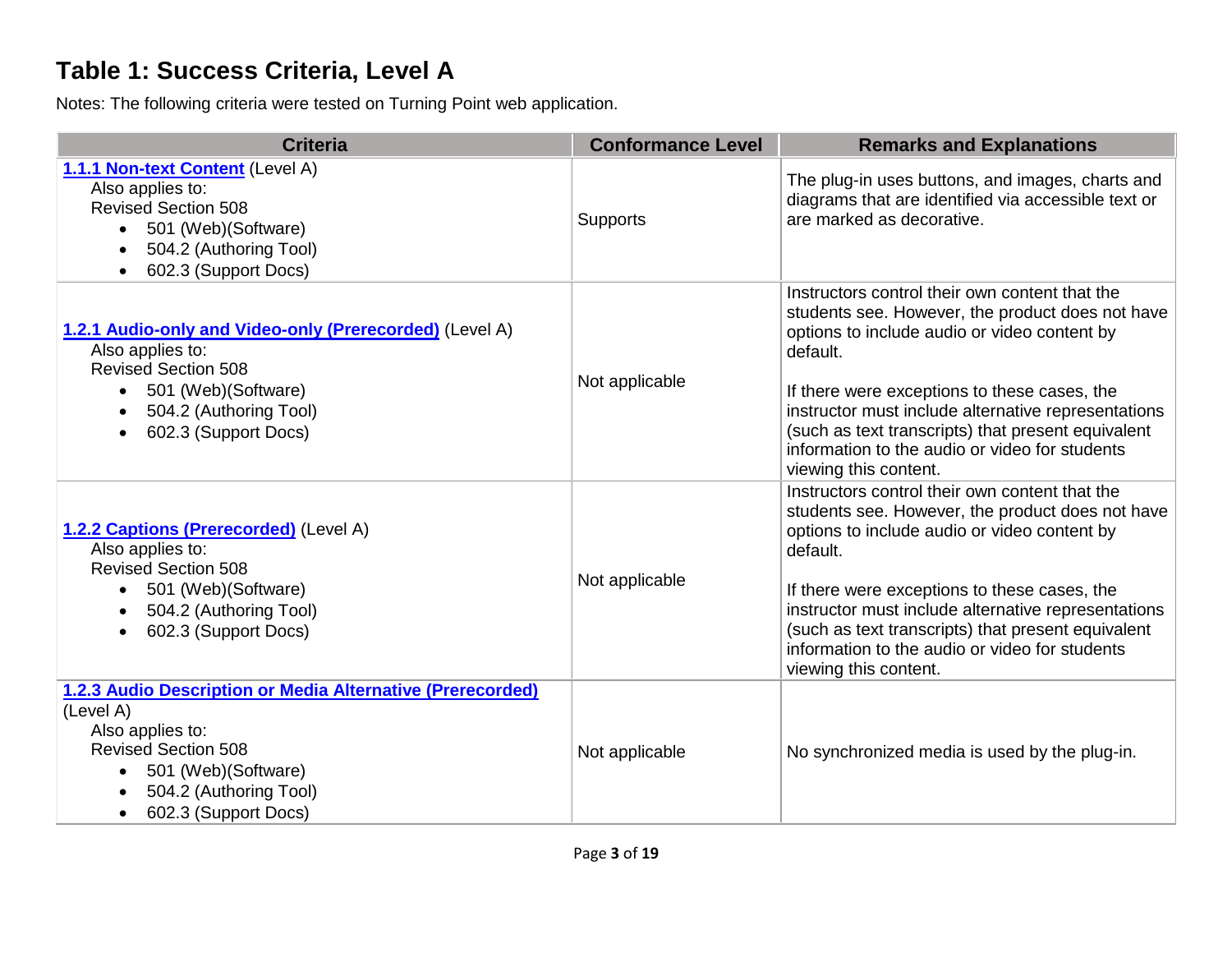| <b>Criteria</b>                                                                                                                                                                          | <b>Conformance Level</b>  | <b>Remarks and Explanations</b>                                                                                                                                                                                                                                                                                   |
|------------------------------------------------------------------------------------------------------------------------------------------------------------------------------------------|---------------------------|-------------------------------------------------------------------------------------------------------------------------------------------------------------------------------------------------------------------------------------------------------------------------------------------------------------------|
| 1.3.1 Info and Relationships (Level A)<br>Also applies to:<br><b>Revised Section 508</b><br>501 (Web) (Software)<br>504.2 (Authoring Tool)<br>602.3 (Support Docs)                       | <b>Partially Supports</b> | Parts of the Turning Point plugin may not be<br>programmatically labeled like the Navigation<br>headers, preventing assistive software users from<br>correctly navigating the software. These labels for<br>each can not be programmatically determined by<br>assistive technology.                               |
| 1.3.2 Meaningful Sequence (Level A)<br>Also applies to:<br><b>Revised Section 508</b><br>501 (Web)(Software)<br>$\bullet$<br>504.2 (Authoring Tool)<br>$\bullet$<br>602.3 (Support Docs) | <b>Supports</b>           | Correct reading sequence can be<br>programmatically determined                                                                                                                                                                                                                                                    |
| 1.3.3 Sensory Characteristics (Level A)<br>Also applies to:<br><b>Revised Section 508</b><br>501 (Web)(Software)<br>504.2 (Authoring Tool)<br>602.3 (Support Docs)                       | <b>Partially Supports</b> | The Turning Point plug-in Hotspot question on the<br>lets instructors upload a picture and designate<br>which areas encompass the correct response.<br>This feature is not accessible for visually impaired<br>users.<br>Designers may choose how to use sensory<br>elements in user interfaces that they design. |
| 1.4.1 Use of Color (Level A)<br>Also applies to:<br><b>Revised Section 508</b><br>501 (Web)(Software)<br>$\bullet$<br>504.2 (Authoring Tool)<br>$\bullet$<br>602.3 (Support Docs)        | Supports                  | Color is not used as the only visual means of<br>conveying information in the Turning Point Power<br>Point plug-in, indicating an action, prompting a<br>response, or distinguishing a visual element.                                                                                                            |
| 1.4.2 Audio Control (Level A)<br>Also applies to:<br><b>Revised Section 508</b><br>• 501 (Web) (Software)<br>504.2 (Authoring Tool)<br>602.3 (Support Docs)                              | Not Applicable            | Instructors control their own content that the<br>students see. However, the product does not have<br>options to include audio or video content by<br>default.<br>If there were exceptions to these cases, the<br>instructor must include alternative representations                                             |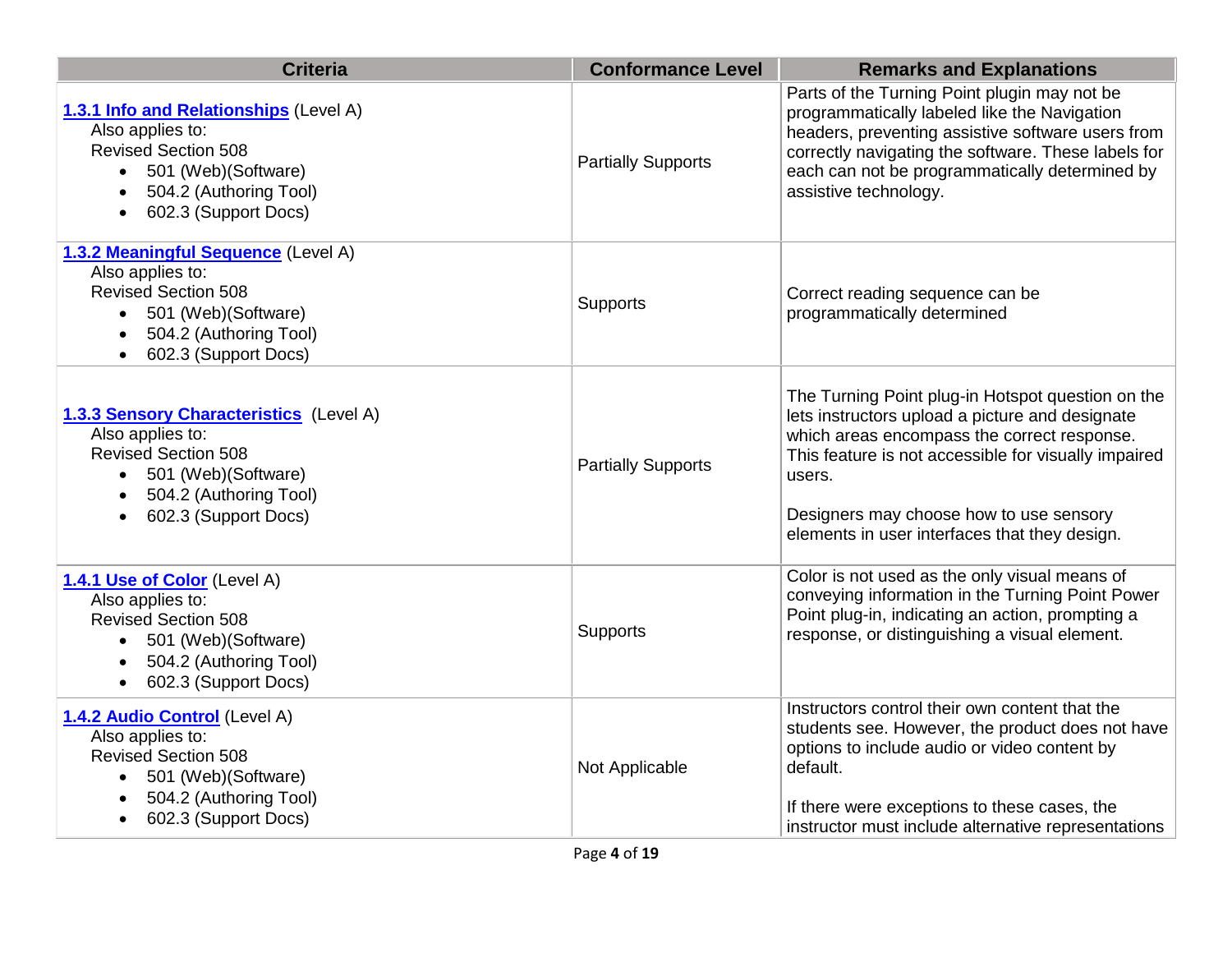| <b>Criteria</b>                                                                                                                                                                                     | <b>Conformance Level</b>  | <b>Remarks and Explanations</b>                                                                                                                                                                                                                                                                                                                                                                                                                                                                                                                                                                                                                                                                                                 |
|-----------------------------------------------------------------------------------------------------------------------------------------------------------------------------------------------------|---------------------------|---------------------------------------------------------------------------------------------------------------------------------------------------------------------------------------------------------------------------------------------------------------------------------------------------------------------------------------------------------------------------------------------------------------------------------------------------------------------------------------------------------------------------------------------------------------------------------------------------------------------------------------------------------------------------------------------------------------------------------|
|                                                                                                                                                                                                     |                           | (such as text transcripts) that present equivalent<br>information to the audio or video for students<br>viewing this content.                                                                                                                                                                                                                                                                                                                                                                                                                                                                                                                                                                                                   |
| 2.1.1 Keyboard (Level A)<br>Also applies to:<br><b>Revised Section 508</b><br>501 (Web)(Software)<br>$\bullet$<br>504.2 (Authoring Tool)<br>$\bullet$<br>602.3 (Support Docs)<br>$\bullet$          | <b>Partially Supports</b> | The TurningPoint web for PowerPoint add-in<br>supports standard keyboard navigation and input<br>functions (such as pressing [Tab] to move<br>between input fields, pressing the arrow keys to<br>move between list items, and pressing [Space] or<br>[Enter] to make selections).<br>However, not all content can be accessed using<br>Tab button such as the 'Clickers' and<br>'Administration' tabs on the Preferences drop-<br>down after clicking 'Receivers' from the main<br>navigation bar in the Polling Section and Software<br>Preferences section.<br>This is also evident in the Controller in that shows<br>in the top right after Starting A slide show. User<br>can not tab to Full Screen, Add new slide, etc. |
| 2.1.2 No Keyboard Trap (Level A)<br>Also applies to:<br><b>Revised Section 508</b><br>501 (Web) (Software)<br>$\bullet$<br>504.2 (Authoring Tool)<br>$\bullet$<br>602.3 (Support Docs)<br>$\bullet$ | <b>Partially Supports</b> | using keyboard.<br>The add-in partially supports standard keyboard<br>navigation and ensures that keyboard users<br>cannot be trapped in a subset of content. Users<br>have varying degrees of motor skills and may use<br>the add-in with only their keyboard<br>In the Account Section and About Navigation<br>section, the user can get trapped when these<br>screen modals are on the screen with no way to<br>exit out of the modal. There is also no way to get<br>out of the Question Options modal once the<br>keyboard has taken focus. Also, when adding a<br>new question during the presentation, once the<br>text areas have focus, the user cannot leave.                                                         |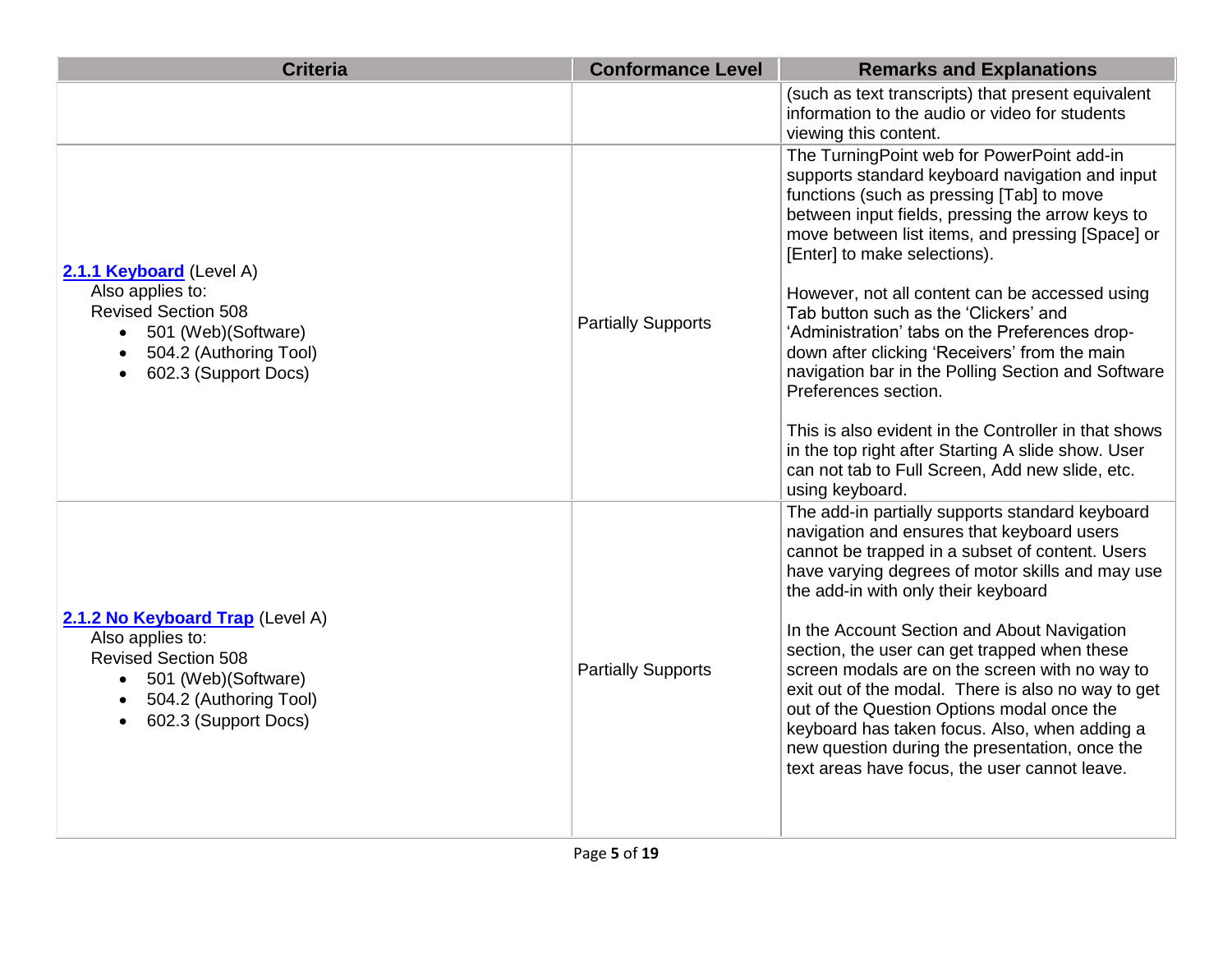| <b>Criteria</b>                                                                                                                                                                                      | <b>Conformance Level</b> | <b>Remarks and Explanations</b>                                                                                                                                                                                                                                         |
|------------------------------------------------------------------------------------------------------------------------------------------------------------------------------------------------------|--------------------------|-------------------------------------------------------------------------------------------------------------------------------------------------------------------------------------------------------------------------------------------------------------------------|
|                                                                                                                                                                                                      |                          |                                                                                                                                                                                                                                                                         |
| 2.2.1 Timing Adjustable (Level A)<br>Also applies to:<br><b>Revised Section 508</b><br>501 (Web)(Software)<br>$\bullet$<br>504.2 (Authoring Tool)<br>602.3 (Support Docs)<br>$\bullet$               | <b>Supports</b>          | Timing settings are controlled by the administrator<br>of the poll and can be adjusted or extended to<br>meet the specific needs of the users viewing the<br>Question/Answer set in the plug-in.                                                                        |
| 2.2.2 Pause, Stop, Hide (Level A)<br>Also applies to:<br>$\bullet$<br><b>Revised Section 508</b><br>501 (Web) (Software)<br>$\bullet$<br>504.2 (Authoring Tool)<br>602.3 (Support Docs)<br>$\bullet$ | Supports                 | The product does not include moving, blinking,<br>scrolling, but has auto-updating information<br>where the Instructor has to Start the course, and<br>the page updates with polling information.<br>However, an instructor can Stop a Question in a<br>polling session |
| 2.3.1 Three Flashes or Below Threshold (Level A)<br>Also applies to:<br><b>Revised Section 508</b><br>501 (Web)(Software)<br>504.2 (Authoring Tool)<br>602.3 (Support Docs)                          | <b>Supports</b>          | The plug-in does not use flashing interface<br>elements.                                                                                                                                                                                                                |
| 2.4.1 Bypass Blocks (Level A)<br>Also applies to:<br><b>Revised Section 508</b><br>• 501 (Web) (Software)<br>504.2 (Authoring Tool)<br>602.3 (Support Docs)<br>$\bullet$                             | Not Applicable           | Does not apply to non-web software                                                                                                                                                                                                                                      |
| 2.4.2 Page Titled (Level A)<br>Also applies to:<br><b>Revised Section 508</b><br>501 (Web)(Software)<br>$\bullet$<br>504.2 (Authoring Tool)<br>602.3 (Support Docs)<br>$\bullet$                     | Not Applicable           | The plug-in does not have sections or pages<br>where descriptive titles that indicate the topic or<br>purpose of each page. However, Administrators<br>control their own content that is created.                                                                       |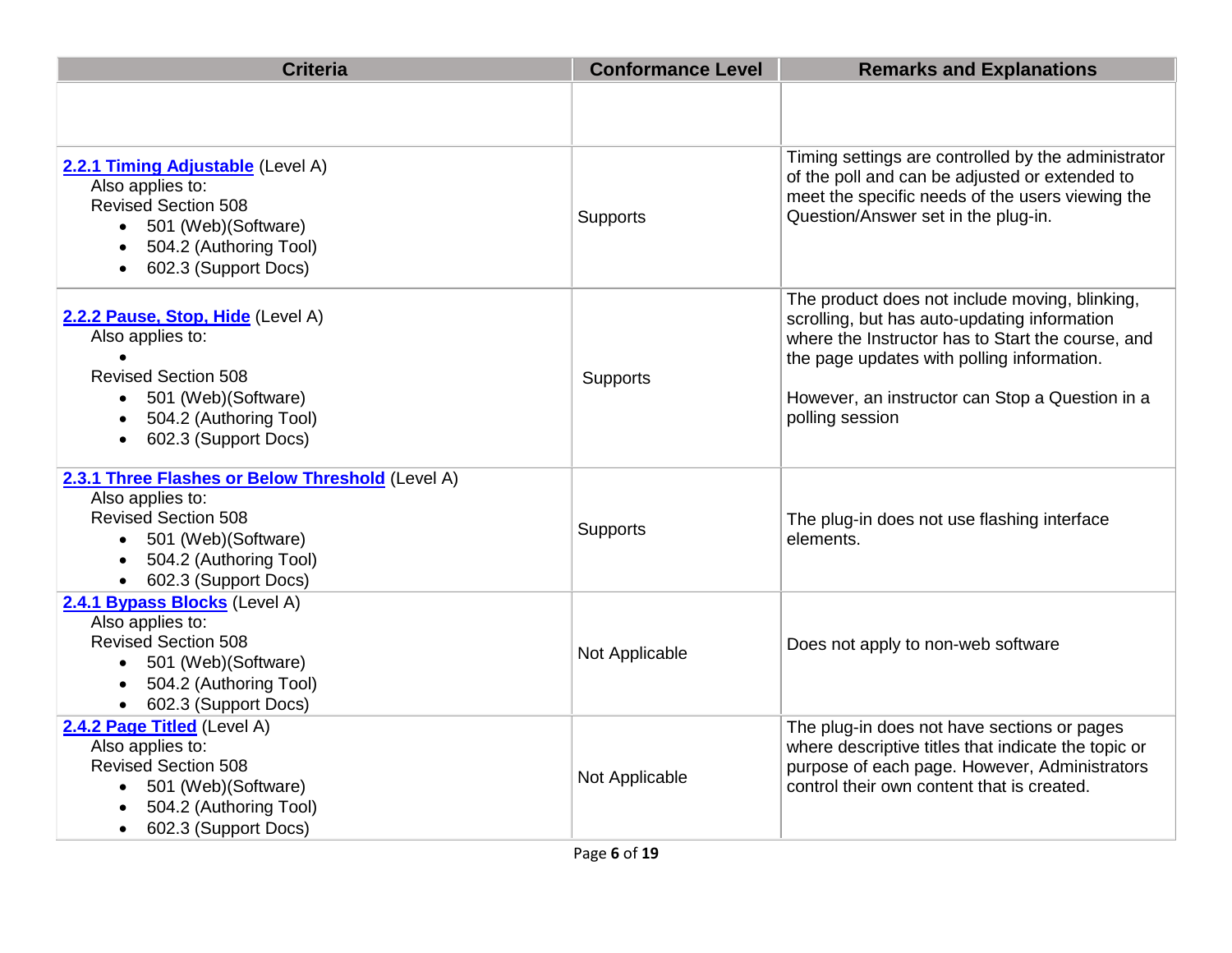| <b>Criteria</b>                                                                                                                                                      | <b>Conformance Level</b>        | <b>Remarks and Explanations</b>                                                                                                                                                                                                                  |
|----------------------------------------------------------------------------------------------------------------------------------------------------------------------|---------------------------------|--------------------------------------------------------------------------------------------------------------------------------------------------------------------------------------------------------------------------------------------------|
|                                                                                                                                                                      |                                 |                                                                                                                                                                                                                                                  |
| 2.4.3 Focus Order (Level A)<br>Also applies to:<br><b>Revised Section 508</b><br>501 (Web)(Software)<br>504.2 (Authoring Tool)<br>602.3 (Support Docs)               | <b>Partially Supports</b>       | The navigation order of the main navigation items,<br>are logical and intuitive (move left to right)<br>However, not all content is easily accessible<br>without the use of a screen reader                                                      |
| 2.4.4 Link Purpose (In Context) (Level A)<br>Also applies to:<br><b>Revised Section 508</b><br>501 (Web)(Software)<br>504.2 (Authoring Tool)<br>602.3 (Support Docs) | Supports                        | The product uses descriptive text to identify the<br>purpose of links such as turning point web site<br>link.                                                                                                                                    |
| 3.1.1 Language of Page (Level A)<br>Also applies to:<br><b>Revised Section 508</b><br>501 (Web)(Software)<br>504.2 (Authoring Tool)<br>602.3 (Support Docs)          | Not Applicable                  | The plug-in does not contain any pages however<br>administrators can add their own content.                                                                                                                                                      |
| 3.2.1 On Focus (Level A)<br>Also applies to:<br><b>Revised Section 508</b><br>501 (Web)(Software)<br>504.2 (Authoring Tool)<br>602.3 (Support Docs)                  | Supports                        | Whenever any part of the user interface receives<br>focus, a change of context is not initiated.                                                                                                                                                 |
| 3.2.2 On Input (Level A)<br>Also applies to:<br><b>Revised Section 508</b><br>• 501 (Web) (Software)<br>504.2 (Authoring Tool)<br>602.3 (Support Docs)               | <b>Supports with Exceptions</b> | Changing the setting of a component in plug-in<br>interface initiates a change of context is when<br>user uses Feedback button. The default mail<br>browser will open up in a new window. User would<br>need prior notice of changes in context. |
| 3.3.1 Error Identification (Level A)<br>Also applies to:<br><b>Revised Section 508</b><br>501 (Web)(Software)<br>504.2 (Authoring Tool)<br>$\bullet$                 | <b>Supports with Exceptions</b> | The user currently is not notified of all errors<br>detected when using the plug-in.<br>For example, when adding a new question, form<br>errors that are made are not made aware to the                                                          |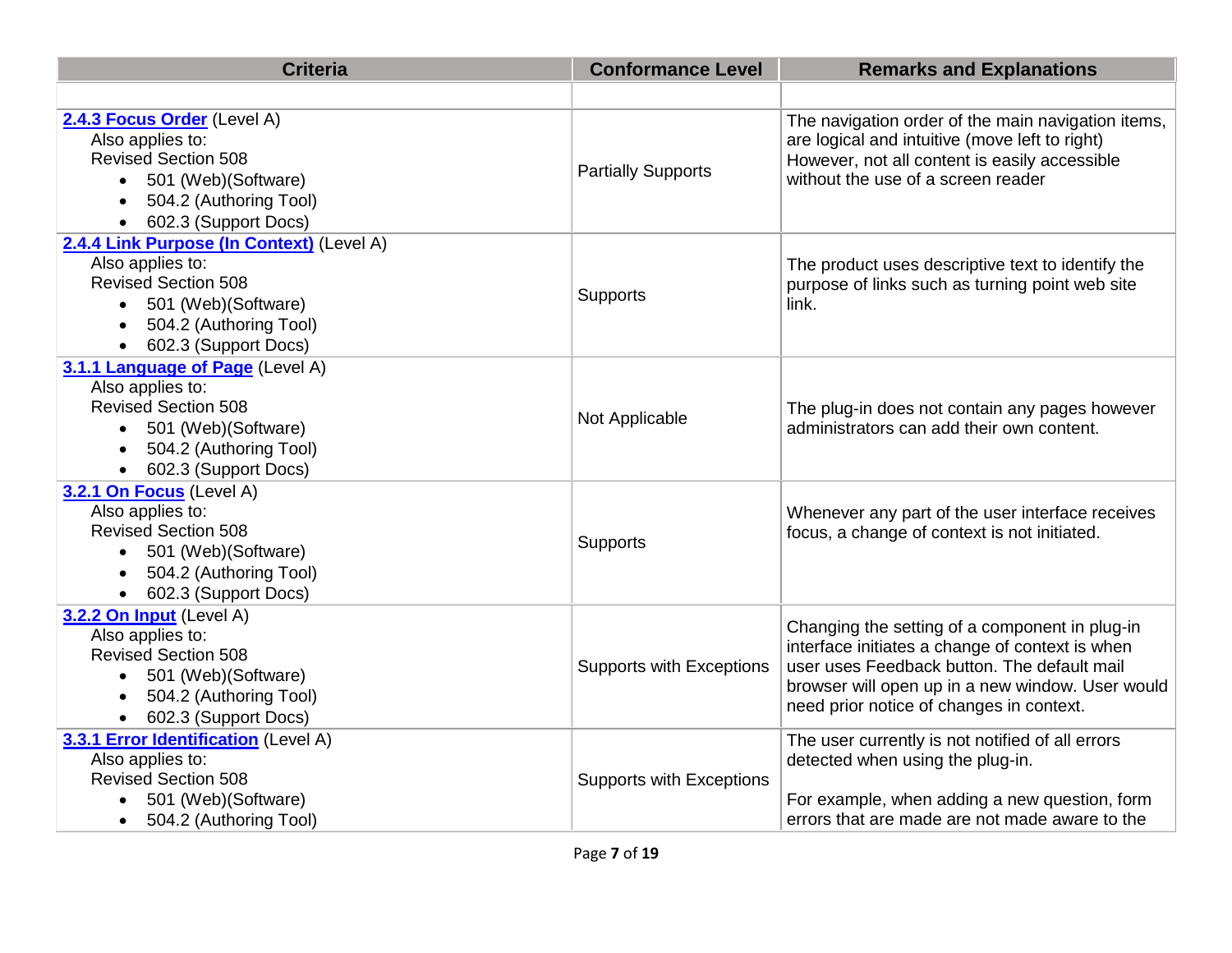| <b>Criteria</b>                                                                                                                                                                                      | <b>Conformance Level</b>  | <b>Remarks and Explanations</b>                                                                                                                                                                                                                                                       |
|------------------------------------------------------------------------------------------------------------------------------------------------------------------------------------------------------|---------------------------|---------------------------------------------------------------------------------------------------------------------------------------------------------------------------------------------------------------------------------------------------------------------------------------|
| 602.3 (Support Docs)<br>$\bullet$                                                                                                                                                                    |                           | user. Providing information about how to correct<br>input errors allows users who have learning<br>disabilities to fill in a form successfully                                                                                                                                        |
| 3.3.2 Labels or Instructions (Level A)<br>Also applies to:<br><b>Revised Section 508</b><br>501 (Web)(Software)<br>$\bullet$<br>504.2 (Authoring Tool)<br>$\bullet$<br>602.3 (Support Docs)          | <b>Supports</b>           | Input fields and select menus have visible labels<br>and or descriptions are programmatically available<br>for screen readers.                                                                                                                                                        |
| 4.1.1 Parsing (Level A)<br>Also applies to:<br><b>Revised Section 508</b><br>501 (Web) (Software)<br>$\bullet$<br>504.2 (Authoring Tool)<br>$\bullet$<br>602.3 (Support Docs)<br>$\bullet$           | Supports                  | The plug-in uses semantically correct markup for<br>all interface elements.                                                                                                                                                                                                           |
| 4.1.2 Name, Role, Value (Level A)<br>Also applies to:<br><b>Revised Section 508</b><br>501 (Web) (Software)<br>$\bullet$<br>504.2 (Authoring Tool)<br>$\bullet$<br>602.3 (Support Docs)<br>$\bullet$ | <b>Partially Supports</b> | The product uses standard attributes to describe<br>the identity, operation, and state of user interface<br>elements to Assistive Technologies.<br>However, some controls that provide important<br>information do not allow themselves to be<br>controlled by assistive technologies |

#### **Table 2: Success Criteria, Level AA**

Notes:

| <b>Criteria</b>                                                                                                                                              | <b>Conformance Level</b> | <b>Remarks and Explanations</b>                                                        |
|--------------------------------------------------------------------------------------------------------------------------------------------------------------|--------------------------|----------------------------------------------------------------------------------------|
| 1.2.4 Captions (Live) (Level AA)<br>Also applies to:<br><b>Revised Section 508</b><br>501 (Web) (Software)<br>504.2 (Authoring Tool)<br>602.3 (Support Docs) | Not Applicable           | The Turning Point web for PowerPoint application  <br>does not use synchronized media. |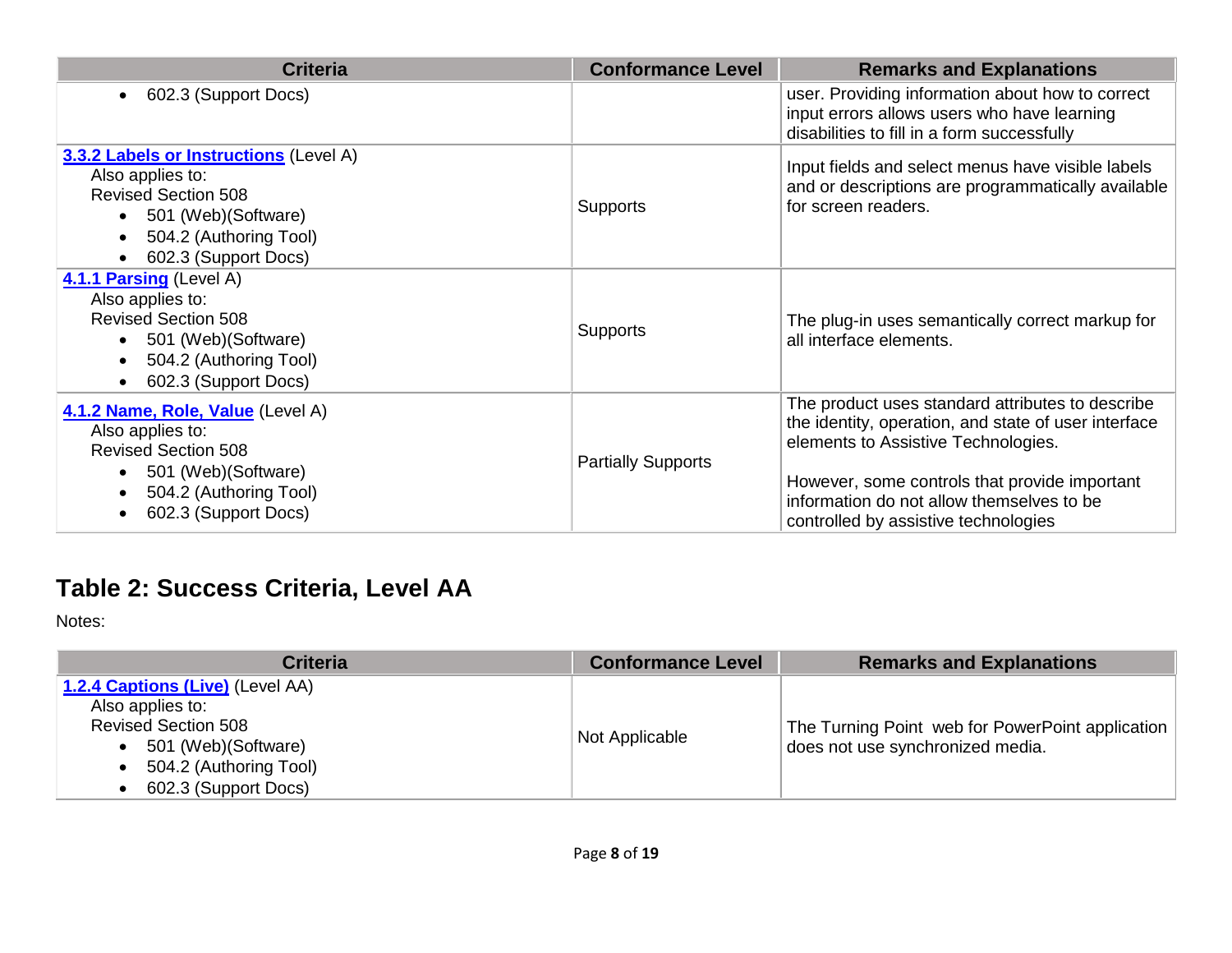| <b>Criteria</b>                                                                                                                                                                                          | <b>Conformance Level</b>        | <b>Remarks and Explanations</b>                                                                                                                                                                                                                                                                                       |
|----------------------------------------------------------------------------------------------------------------------------------------------------------------------------------------------------------|---------------------------------|-----------------------------------------------------------------------------------------------------------------------------------------------------------------------------------------------------------------------------------------------------------------------------------------------------------------------|
| 1.2.5 Audio Description (Prerecorded) (Level AA)<br>Also applies to:<br><b>Revised Section 508</b><br>• 501 (Web) (Software)<br>504.2 (Authoring Tool)<br>$\bullet$<br>602.3 (Support Docs)<br>$\bullet$ | Not Applicable                  | Instructors control their own content; the product<br>does not have options to include audio or video<br>content by default                                                                                                                                                                                           |
| 1.4.3 Contrast (Minimum) (Level AA)<br>Also applies to:<br><b>Revised Section 508</b><br>501 (Web)(Software)<br>504.2 (Authoring Tool)<br>602.3 (Support Docs)                                           | Supports                        | The Turning Point Web for PowerPoint application<br>adheres to minimum contrast standards.                                                                                                                                                                                                                            |
| 1.4.4 Resize text (Level AA)<br>Also applies to:<br><b>Revised Section 508</b><br>• 501 (Web)(Software)<br>504.2 (Authoring Tool)<br>• 602.3 (Support Docs)                                              | Supports                        | The application supports zoom features that are<br>built into operating systems without loss of content<br>or functionality.                                                                                                                                                                                          |
| 1.4.5 Images of Text (Level AA)<br>Also applies to:<br><b>Revised Section 508</b><br>• 501 (Web) (Software)<br>504.2 (Authoring Tool)<br>• 602.3 (Support Docs)                                          | Supports                        | The product does not use images of text by<br>default. Application designers may choose to<br>include images of text in user interfaces that they<br>design with the PowerPoint.                                                                                                                                      |
| 2.4.5 Multiple Ways (Level AA)<br>Also applies to:<br><b>Revised Section 508</b><br>• 501 (Web) (Software)<br>504.2 (Authoring Tool)<br>$\bullet$<br>602.3 (Support Docs)<br>$\bullet$                   | Not Applicable                  | Does not apply to non-web software                                                                                                                                                                                                                                                                                    |
| 2.4.6 Headings and Labels (Level AA)<br>Also applies to:<br><b>Revised Section 508</b><br>501 (Web) (Software)<br>504.2 (Authoring Tool)<br>602.3 (Support Docs)                                         | <b>Supports with Exceptions</b> | Appropriate headings and labels are used in most<br>of the plug-in. However, there are no labels for<br>when Polling is open or Closed while in the<br>Presentation view controls in upper-right corner<br>and also in the main control section headers<br>Account, Create, Polling, Result, Software, Slide<br>Show. |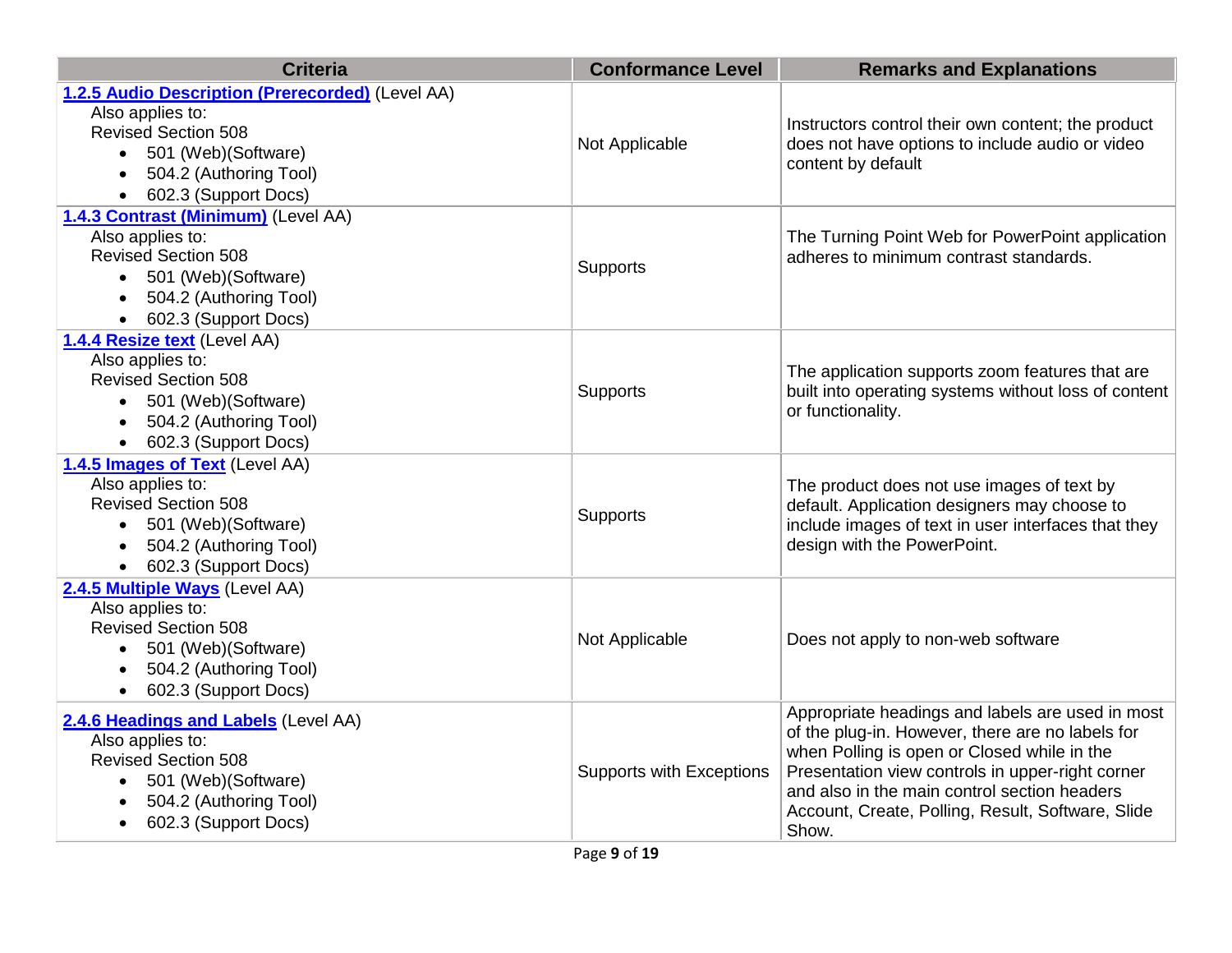| <b>Criteria</b>                                                                                                                                                                                                                                                  | <b>Conformance Level</b>        | <b>Remarks and Explanations</b>                                                                                                                                                                                                                                                                                                                |
|------------------------------------------------------------------------------------------------------------------------------------------------------------------------------------------------------------------------------------------------------------------|---------------------------------|------------------------------------------------------------------------------------------------------------------------------------------------------------------------------------------------------------------------------------------------------------------------------------------------------------------------------------------------|
|                                                                                                                                                                                                                                                                  |                                 |                                                                                                                                                                                                                                                                                                                                                |
| 2.4.7 Focus Visible (Level AA)<br>Also applies to:<br><b>Revised Section 508</b><br>501 (Web) (Software)<br>504.2 (Authoring Tool)<br>602.3 (Support Docs)                                                                                                       | <b>Partially Supports</b>       | There are some parts of the application that does<br>meet the criteria in regard to particular web<br>elements such as the controls on the top-right of<br>the screen when the user starts the Slide Show<br>through the Turning Point web for PowerPoint<br>authoring tool. The controls are not receiving<br>focus                           |
| 3.1.2 Language of Parts (Level AA)<br>Also applies to:<br><b>Revised Section 508</b><br>501 (Web)(Software)<br>$\bullet$<br>504.2 (Authoring Tool)<br>$\bullet$<br>602.3 (Support Docs)<br>$\bullet$                                                             | Supports                        | Language is set by default according to the user's<br>system.                                                                                                                                                                                                                                                                                  |
| 3.2.3 Consistent Navigation (Level AA)<br>Also applies to:<br><b>Revised Section 508</b><br>501 (Web)(Software) – Does not apply to non-web<br>$\bullet$<br>software<br>504.2 (Authoring Tool)<br>602.3 (Support Docs) – Does not apply to non-web<br>docs       | Supports                        | Navigational mechanisms are not repeated in<br>different parts of the plug-in. However, Instructors<br>control their own content when adding course<br>material, but the product does not have options to<br>include audio or video content by default                                                                                         |
| 3.2.4 Consistent Identification (Level AA)<br>Also applies to:<br><b>Revised Section 508</b><br>• 501 (Web)(Software) – Does not apply to non-web<br>software<br>504.2 (Authoring Tool)<br>602.3 (Support Docs) - Does not apply to non-web<br>$\bullet$<br>docs | <b>Partially Supports</b>       | The plug-in ensures consistent functionality and<br>presentation across the plug-in however,<br>elements with the same function should be<br>labelled and appear consistent across the<br>authoring tool. There are two different<br>presentations for the user adding a New question<br>and adding a new question during the<br>Presentation. |
| 3.3.3 Error Suggestion (Level AA)<br>Also applies to:                                                                                                                                                                                                            | <b>Supports with Exceptions</b> | The user currently is not notified of all errors<br>detected when using the application.                                                                                                                                                                                                                                                       |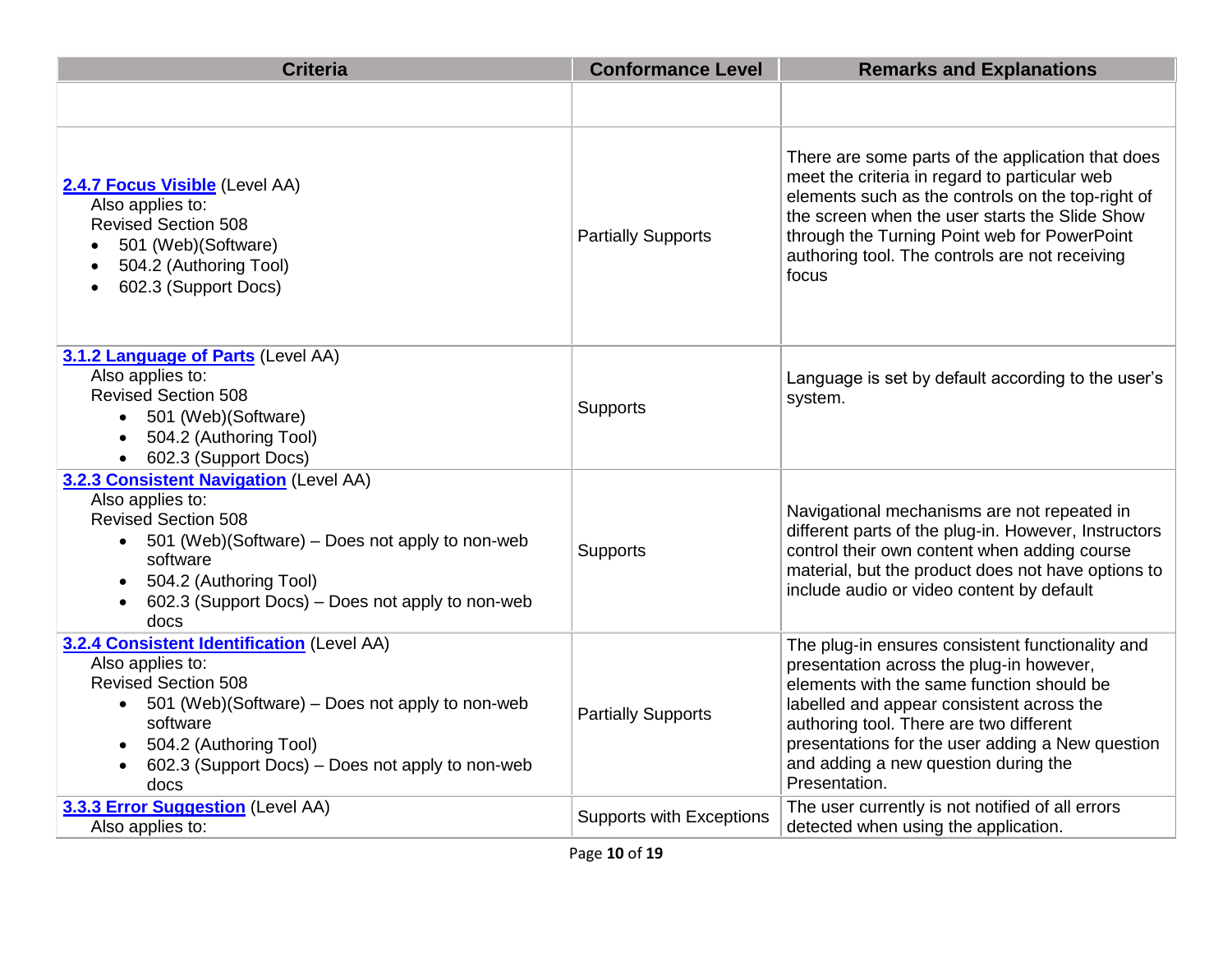| <b>Criteria</b>                                                                                                                                                                        | <b>Conformance Level</b> | <b>Remarks and Explanations</b>                                                                                                                                                                                                                   |
|----------------------------------------------------------------------------------------------------------------------------------------------------------------------------------------|--------------------------|---------------------------------------------------------------------------------------------------------------------------------------------------------------------------------------------------------------------------------------------------|
| <b>Revised Section 508</b><br>501 (Web) (Software)<br>504.2 (Authoring Tool)<br>602.3 (Support Docs)                                                                                   |                          | For example, when adding a new question, form<br>errors that are made are not made aware to the<br>user. Providing information about how to correct<br>input errors allows users who have learning<br>disabilities to fill in a form successfully |
| 3.3.4 Error Prevention (Legal, Financial, Data) (Level AA)<br>Also applies to:<br><b>Revised Section 508</b><br>501 (Web) (Software)<br>504.2 (Authoring Tool)<br>602.3 (Support Docs) | Not Applicable           |                                                                                                                                                                                                                                                   |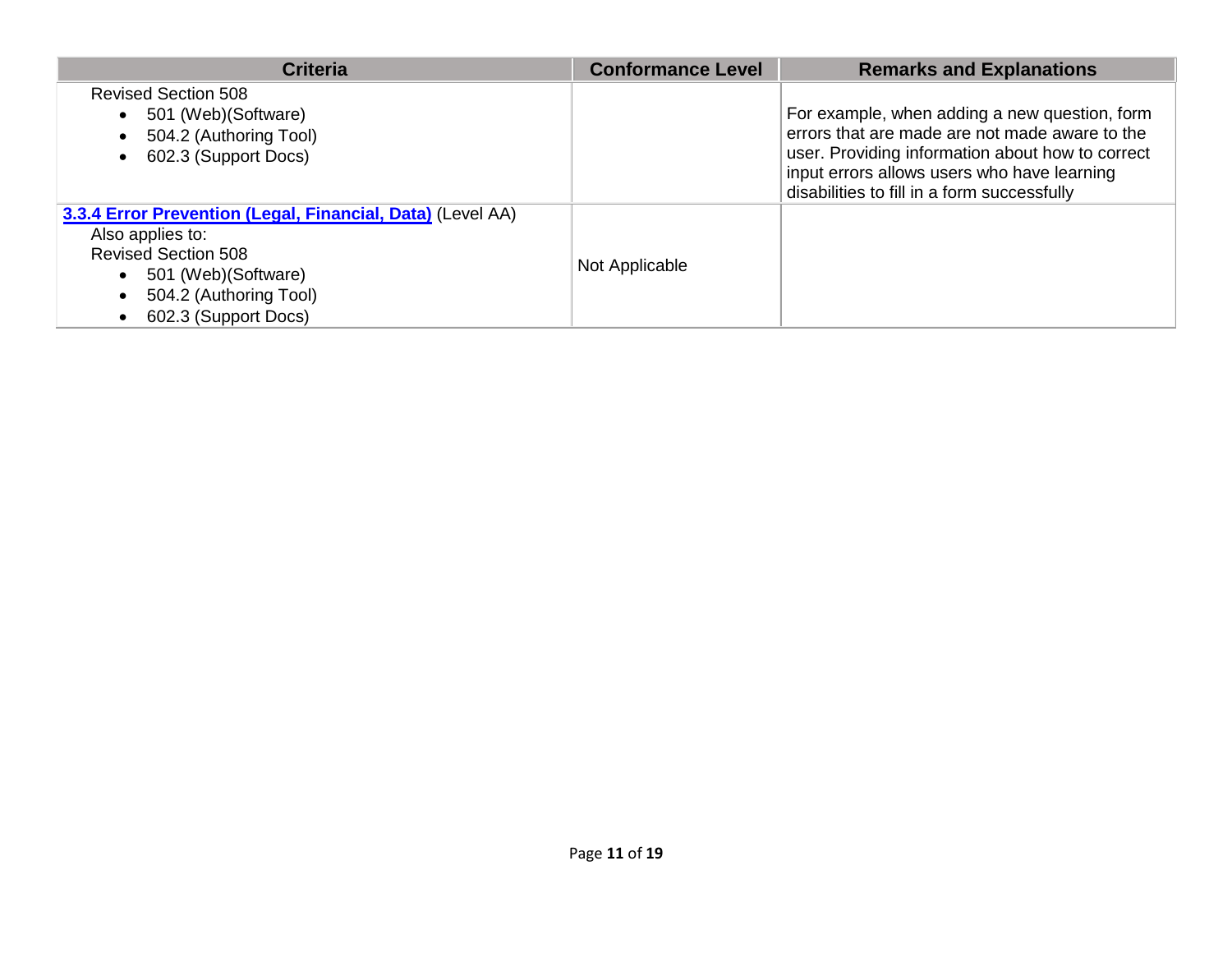### **Revised Section 508 Report**

Notes:

# **Chapter 3: [Functional Performance Criteria](https://www.access-board.gov/guidelines-and-standards/communications-and-it/about-the-ict-refresh/final-rule/text-of-the-standards-and-guidelines#302-functional-performance-criteria) (FPC)**

Notes:

| <b>Criteria</b>                   | <b>Conformance Level</b> | <b>Remarks and Explanations</b>                                                                                                                                                                                                                                                                                                                                                       |
|-----------------------------------|--------------------------|---------------------------------------------------------------------------------------------------------------------------------------------------------------------------------------------------------------------------------------------------------------------------------------------------------------------------------------------------------------------------------------|
| 302.1 Without Vision              | Supports                 | Elements on the Turning Point Web<br>for PowerPoint tool application are<br>accessible with compatible assistive<br>technologies.                                                                                                                                                                                                                                                     |
| 302.2 With Limited Vision         | Supports                 | Supports when combined with<br><b>Compatible Assistive Technology</b><br><b>Features</b><br>• All product functionalities perform<br>well at 200% zoom level.<br>• All pages are designed to wrap well<br>when zoomed to 200%.<br>scaling/zooming options.<br>• System text does not use full<br>justification.<br>Majority of text content adhere to<br>color contrast requirements. |
| 302.3 Without Perception of Color | <b>Supports</b>          | Color alone is not used to convey<br>information in student application                                                                                                                                                                                                                                                                                                               |
| 302.4 Without Hearing             | Not Applicable           | The application does not include<br>audio-only features that require<br>hearing to be used.                                                                                                                                                                                                                                                                                           |
| 302.5 With Limited Hearing        | Not Applicable           | The application does not include<br>audio-only features that require<br>hearing to be used.                                                                                                                                                                                                                                                                                           |
| 302.6 Without Speech              | Not Applicable           | The application does not require<br>speech input.                                                                                                                                                                                                                                                                                                                                     |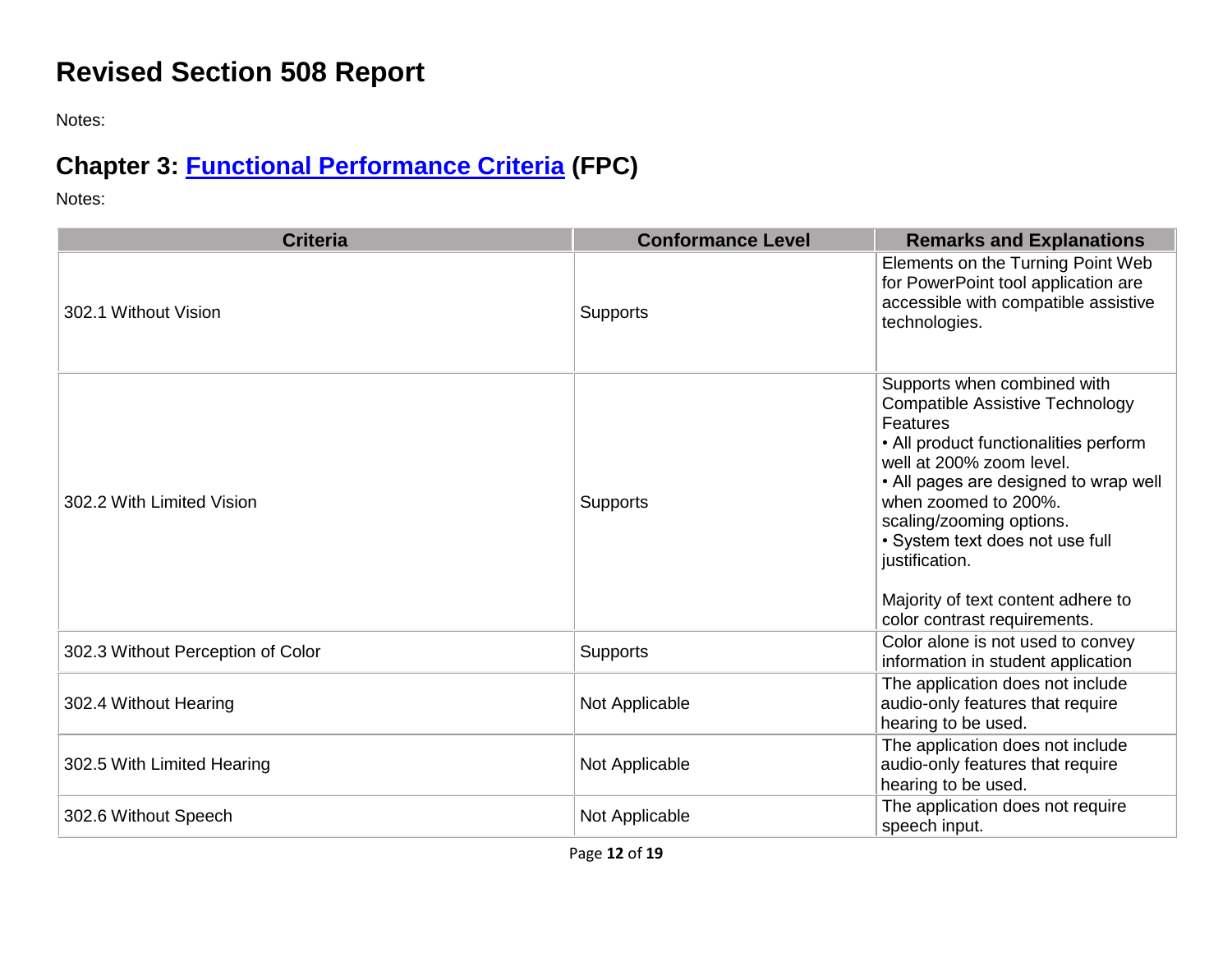| <b>Criteria</b>                                                | <b>Conformance Level</b> | <b>Remarks and Explanations</b>                                                                                                                                                                         |
|----------------------------------------------------------------|--------------------------|---------------------------------------------------------------------------------------------------------------------------------------------------------------------------------------------------------|
| 302.7 With Limited Manipulation                                | Supports                 | The product supports standard input<br>mechanisms such as user-provided<br>keyboards and pointing devices.<br>Usage of the product does not require<br>fine motor controls nor simultaneous<br>actions. |
| 302.8 With Limited Reach and Strength                          | Not applicable           |                                                                                                                                                                                                         |
| 302.9 With Limited Language, Cognitive, and Learning Abilities | Supports                 |                                                                                                                                                                                                         |

#### **Chapter 4: [Hardware](https://www.access-board.gov/guidelines-and-standards/communications-and-it/about-the-ict-refresh/final-rule/text-of-the-standards-and-guidelines#401-general)**

Notes: This application is not a hardware related product.

| <b>Criteria</b>                                                   | <b>Conformance Level</b>                                  | <b>Remarks and Explanations</b>     |
|-------------------------------------------------------------------|-----------------------------------------------------------|-------------------------------------|
| <b>402 Closed Functionality</b>                                   | Heading cell - no response required                       | Heading cell - no response required |
| 402.1 General                                                     | Heading cell - no response required                       | Heading cell - no response required |
| 402.2 Speech-Output Enabled                                       | Heading cell – no response required                       | Heading cell - no response required |
| 402.2.1 Information Displayed On-Screen                           | The product is not closed hardware.                       |                                     |
| 402.2.2 Transactional Outputs                                     | The product is not closed hardware.                       |                                     |
| 402.2.3 Speech Delivery Type and Coordination                     | The product is not closed hardware.                       |                                     |
| 402.2.4 User Control                                              | The product is not closed hardware.                       |                                     |
| 402.2.5 Braille Instructions                                      | The product is not closed hardware.                       |                                     |
| <b>402.3 Volume</b>                                               | Heading cell - no response required                       | Heading cell - no response required |
| 402.3.1 Private Listening                                         | The product is not closed hardware.                       |                                     |
| 402.3.2 Non-private Listening                                     | The product is not closed hardware.                       |                                     |
| 402.4 Characters on Display Screens                               | The product is not closed hardware.                       |                                     |
| 402.5 Characters on Variable Message Signs                        | The product is not closed hardware.                       |                                     |
| <b>403 Biometrics</b>                                             | Heading cell - no response required                       | Heading cell - no response required |
| 403.1 General                                                     | Biometrics are not used                                   |                                     |
| <b>404 Preservation of Information Provided for Accessibility</b> | Heading cell - no response required                       | Heading cell - no response required |
| 404.1 General                                                     | The product does not involve<br>accessibility information |                                     |
| <b>405 Privacy</b>                                                | Heading cell – no response required                       | Heading cell - no response required |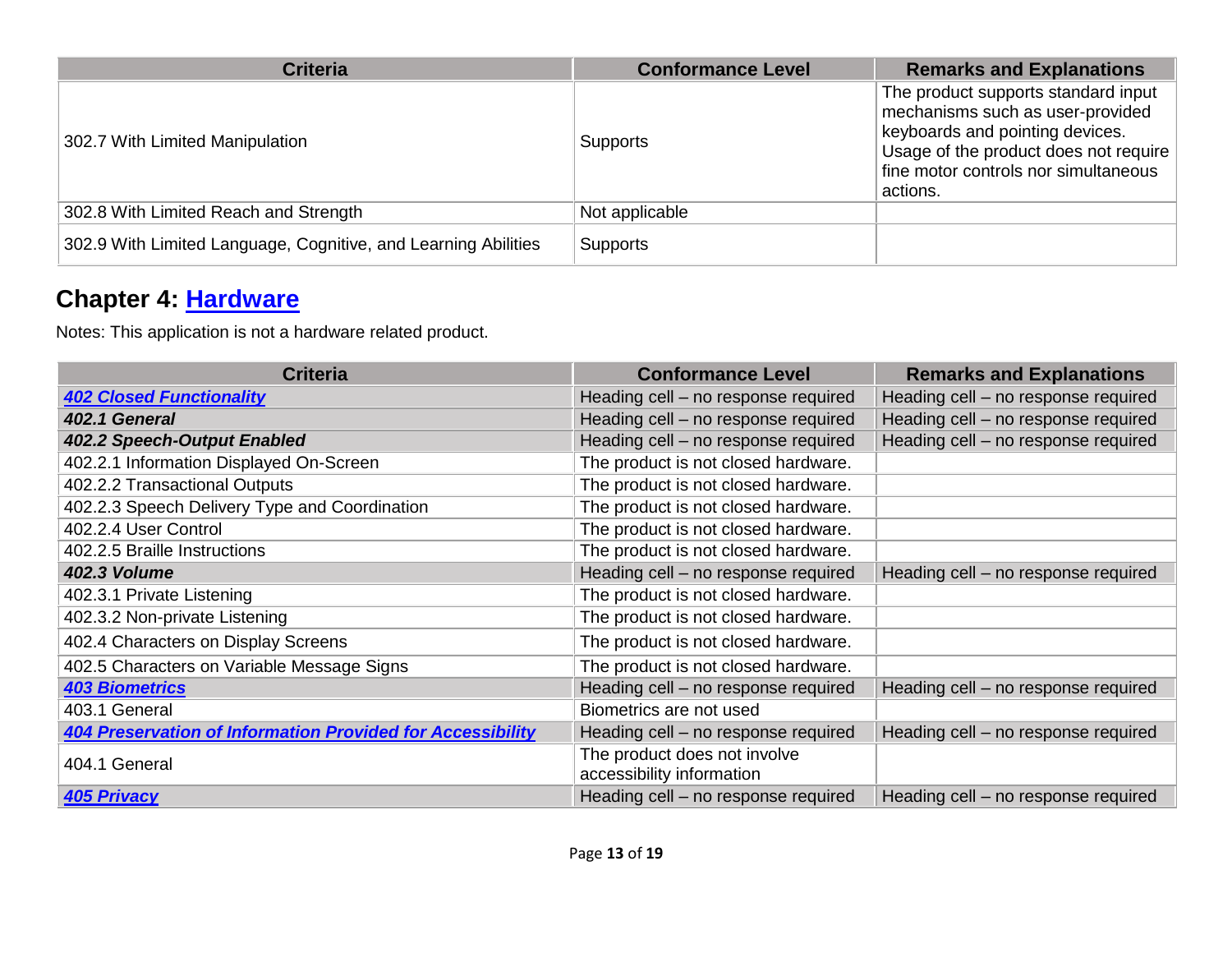| <b>Criteria</b>                            | <b>Conformance Level</b>                                         | <b>Remarks and Explanations</b>                                                                                                                                                                                                                                                        |
|--------------------------------------------|------------------------------------------------------------------|----------------------------------------------------------------------------------------------------------------------------------------------------------------------------------------------------------------------------------------------------------------------------------------|
| 405.1 General                              | The device does not have a user<br>interface for input or output |                                                                                                                                                                                                                                                                                        |
| <b>406 Standard Connections</b>            | Heading cell - no response required                              | Heading cell - no response required                                                                                                                                                                                                                                                    |
| 406.1 General                              | <b>Supports</b>                                                  | Hardware physically and electrically<br>presents compatible serial USB port.<br>These hardware ports are controlled<br>by system firmware and operating<br>system software.                                                                                                            |
| <b>407 Operable Parts</b>                  | Heading cell - no response required                              | Heading cell - no response required                                                                                                                                                                                                                                                    |
| 407.2 Contrast                             | Partially supports                                               | Characters and symbols shall<br>contrast visually from background<br>surfaces with either light characters or<br>symbols on a dark background or<br>dark characters or symbols on a light<br>background. The display screen on<br>the clicker has a dark text on a dark<br>background. |
| <b>407.3 Input Controls</b>                | Heading cell - no response required                              | Heading cell - no response required                                                                                                                                                                                                                                                    |
| 407.3.1 Tactilely Discernible              | Supports                                                         | Input controls are operable by touch<br>and tactilely discernible without<br>activation                                                                                                                                                                                                |
| 407.3.2 Alphabetic Keys                    | Not Applicable                                                   |                                                                                                                                                                                                                                                                                        |
| 407.3.3 Numeric Keys                       | Supports                                                         | The product uses a non-mechanical,<br>onscreen numeric keyboard                                                                                                                                                                                                                        |
| 407.4 Key Repeat                           | Supports                                                         |                                                                                                                                                                                                                                                                                        |
| 407.5 Timed Response                       | Supports                                                         |                                                                                                                                                                                                                                                                                        |
| 407.6 Operation                            | Not Applicable                                                   |                                                                                                                                                                                                                                                                                        |
| 407.7 Tickets, Fare Cards, and Keycards    | Not Applicable                                                   |                                                                                                                                                                                                                                                                                        |
| 407.8 Reach Height and Depth               | Heading cell - no response required                              | Heading cell - no response required                                                                                                                                                                                                                                                    |
| 407.8.1 Vertical Reference Plane           | Not Applicable                                                   |                                                                                                                                                                                                                                                                                        |
| 407.8.1.1 Vertical Plane for Side Reach    | Not Applicable                                                   |                                                                                                                                                                                                                                                                                        |
| 407.8.1.2 Vertical Plane for Forward Reach | Not Applicable                                                   |                                                                                                                                                                                                                                                                                        |
| 407.8.2 Side Reach                         | Not Applicable                                                   |                                                                                                                                                                                                                                                                                        |
| 407.8.2.1 Unobstructed Side Reach          | Not Applicable                                                   |                                                                                                                                                                                                                                                                                        |
| 407.8.2.2 Obstructed Side Reach            | Not Applicable                                                   |                                                                                                                                                                                                                                                                                        |
| 407.8.3 Forward Reach                      | Not Applicable                                                   |                                                                                                                                                                                                                                                                                        |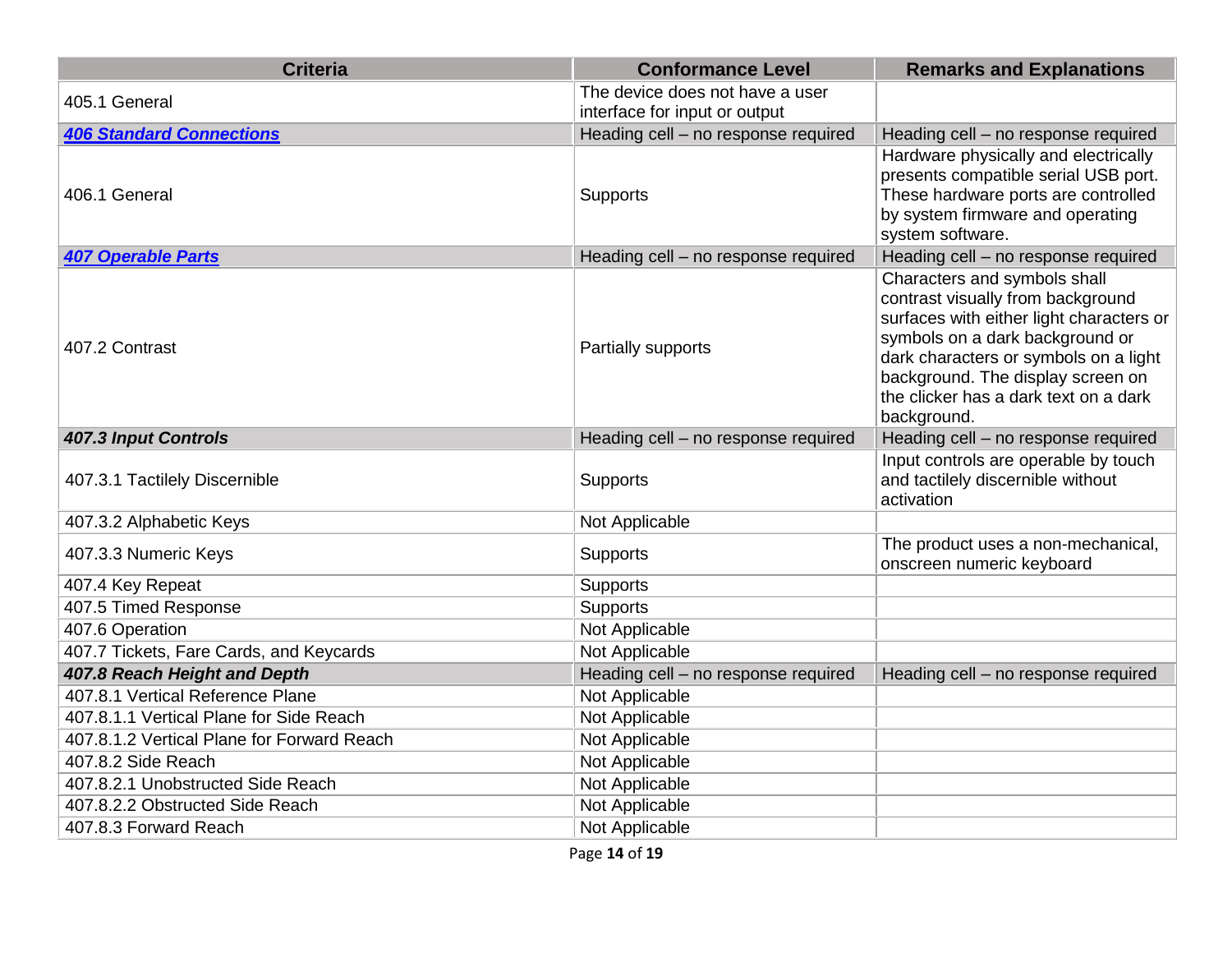| <b>Criteria</b>                                                                  | <b>Conformance Level</b>            | <b>Remarks and Explanations</b>                                                                                                |
|----------------------------------------------------------------------------------|-------------------------------------|--------------------------------------------------------------------------------------------------------------------------------|
| 407.8.3.1 Unobstructed Forward Reach                                             | Not Applicable                      |                                                                                                                                |
| 407.8.3.2 Obstructed Forward Reach                                               | Not Applicable                      |                                                                                                                                |
| 407.8.3.2.1 Operable Part Height for ICT with Obstructed Forward<br>Reach        | Not Applicable                      |                                                                                                                                |
| 407.8.3.2.2 Knee and Toe Space under ICT with Obstructed<br><b>Forward Reach</b> | Not Applicable                      |                                                                                                                                |
| <b>408 Display Screens</b>                                                       | Heading cell - no response required | Heading cell - no response required                                                                                            |
| 408.2 Visibility                                                                 | <b>Supports</b>                     |                                                                                                                                |
| 408.3 Flashing                                                                   | <b>Supports</b>                     | Activity indicators do flash and those<br>flashes have meaning but none of<br>them flash more than three times in 1<br>second. |
| <b>409 Status Indicators</b>                                                     | Heading cell - no response required | Heading cell - no response required                                                                                            |
| 409.1 General                                                                    | Not Applicable                      |                                                                                                                                |
| <b>410 Color Coding</b>                                                          | Heading cell - no response required | Heading cell - no response required                                                                                            |
| 410.1 General                                                                    | Not Applicable                      |                                                                                                                                |
| <b>411 Audible Signals</b>                                                       | Heading cell - no response required | Heading cell - no response required                                                                                            |
| 411.1 General                                                                    | Not Applicable                      |                                                                                                                                |
| <b>412 ICT with Two-Way Voice Communication</b>                                  | Heading cell - no response required | Heading cell - no response required                                                                                            |
| 412.2 Volume Gain                                                                | Heading cell - no response required | Heading cell - no response required                                                                                            |
| 412.2.1 Volume Gain for Wireline Telephones                                      | Not Applicable                      |                                                                                                                                |
| 412.2.2 Volume Gain for Non-Wireline ICT                                         | Not Applicable                      |                                                                                                                                |
| 412.3 Interference Reduction and Magnetic Coupling                               | Heading cell - no response required | Heading cell - no response required                                                                                            |
| 412.3.1 Wireless Handsets                                                        | Not Applicable                      |                                                                                                                                |
| 412.3.2 Wireline Handsets                                                        | Not Applicable                      |                                                                                                                                |
| 412.4 Digital Encoding of Speech                                                 | Not Applicable                      |                                                                                                                                |
| 412.5 Real-Time Text Functionality                                               | Not Applicable                      |                                                                                                                                |
| 412.6 Caller ID                                                                  | Not Applicable                      |                                                                                                                                |
| 412.7 Video Communication                                                        | Not Applicable                      |                                                                                                                                |
| 412.8 Legacy TTY Support                                                         | Heading cell - no response required | Heading cell - no response required                                                                                            |
| 412.8.1 TTY Connectability                                                       | Not Applicable                      |                                                                                                                                |
| 412.8.2 Voice and Hearing Carry Over                                             | Not Applicable                      |                                                                                                                                |
| 412.8.3 Signal Compatibility                                                     | Not Applicable                      |                                                                                                                                |
| 412.8.4 Voice Mail and Other Messaging Systems                                   | Not Applicable                      |                                                                                                                                |
| <b>413 Closed Caption Processing Technologies</b>                                | Heading cell - no response required | Heading cell - no response required                                                                                            |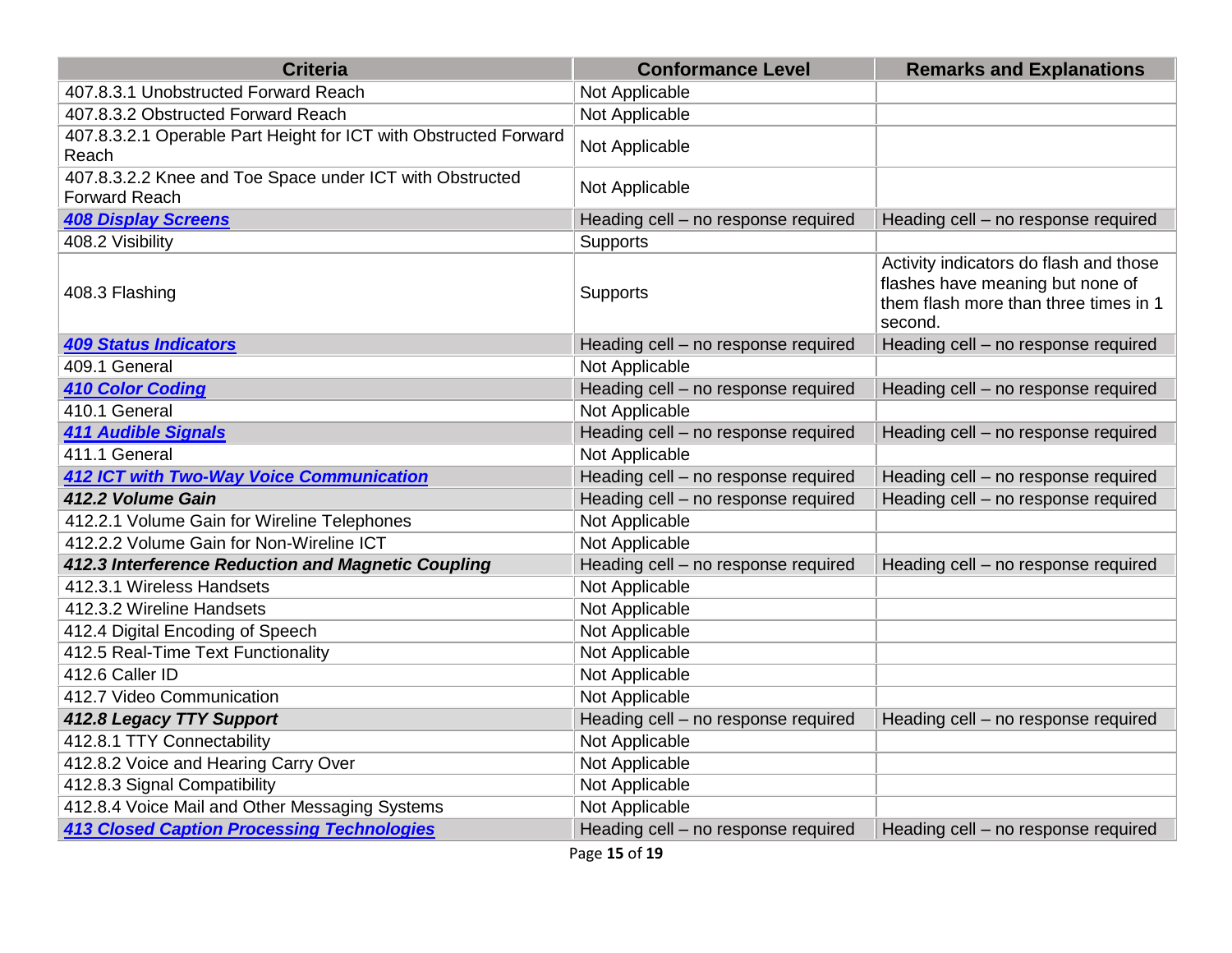| <b>Criteria</b>                                              | <b>Conformance Level</b>            | <b>Remarks and Explanations</b>     |
|--------------------------------------------------------------|-------------------------------------|-------------------------------------|
| 413.1.1 Decoding and Display of Closed Captions              | Not Applicable                      |                                     |
| 413.1.2 Pass-Through of Closed Caption Data                  | Not Applicable                      |                                     |
| <b>414 Audio Description Processing Technologies</b>         | Heading cell - no response required | Heading cell - no response required |
| 414.1.1 Digital Television Tuners                            | Not Applicable                      |                                     |
| 414.1.2 Other ICT                                            | Not Applicable                      |                                     |
| <b>415 User Controls for Captions and Audio Descriptions</b> | Heading cell - no response required | Heading cell - no response required |
| 415.1.1 Caption Controls                                     | Not Applicable                      |                                     |
| 415.1.2 Audio Description Controls                           | Not Applicable                      |                                     |

#### **Chapter 5: [Software](https://www.access-board.gov/guidelines-and-standards/communications-and-it/about-the-ict-refresh/final-rule/text-of-the-standards-and-guidelines#501-general)**

Notes: This product is not considered platform software as defined by Section 508.

| <b>Criteria</b>                                       | <b>Conformance Level</b>            | <b>Remarks and Explanations</b>                                                                                               |
|-------------------------------------------------------|-------------------------------------|-------------------------------------------------------------------------------------------------------------------------------|
| 501.1 Scope - Incorporation of WCAG 2.0 AA            | See WCAG 2.0 section                | See information in WCAG 2.0 section                                                                                           |
| <b>502 Interoperability with Assistive Technology</b> | Heading cell - no response required | Heading cell - no response required                                                                                           |
| 502.2.1 User Control of Accessibility Features        | <b>Supports</b>                     | Accessibility features native to the<br>Browser or Operating System can be<br>used with Turning Point student<br>application. |
| 502.2.2 No Disruption of Accessibility Features       | <b>Supports</b>                     | Turning Point student application<br>does not disrupt any Browser or OS<br>accessibility features.                            |
| <b>502.3 Accessibility Services</b>                   | Heading cell - no response required | Heading cell - no response required                                                                                           |
| 502.3.1 Object Information                            | Not Applicable                      |                                                                                                                               |
| 502.3.2 Modification of Object Information            | Not Applicable                      |                                                                                                                               |
| 502.3.3 Row, Column, and Headers                      | Not Applicable                      |                                                                                                                               |
| 502.3.4 Values                                        | Not Applicable                      |                                                                                                                               |
| 502.3.5 Modification of Values                        | Not Applicable                      |                                                                                                                               |
| 502.3.6 Label Relationships                           | Not Applicable                      |                                                                                                                               |
| 502.3.7 Hierarchical Relationships                    | Not Applicable                      |                                                                                                                               |
| 502.3.8 Text                                          | Not Applicable                      |                                                                                                                               |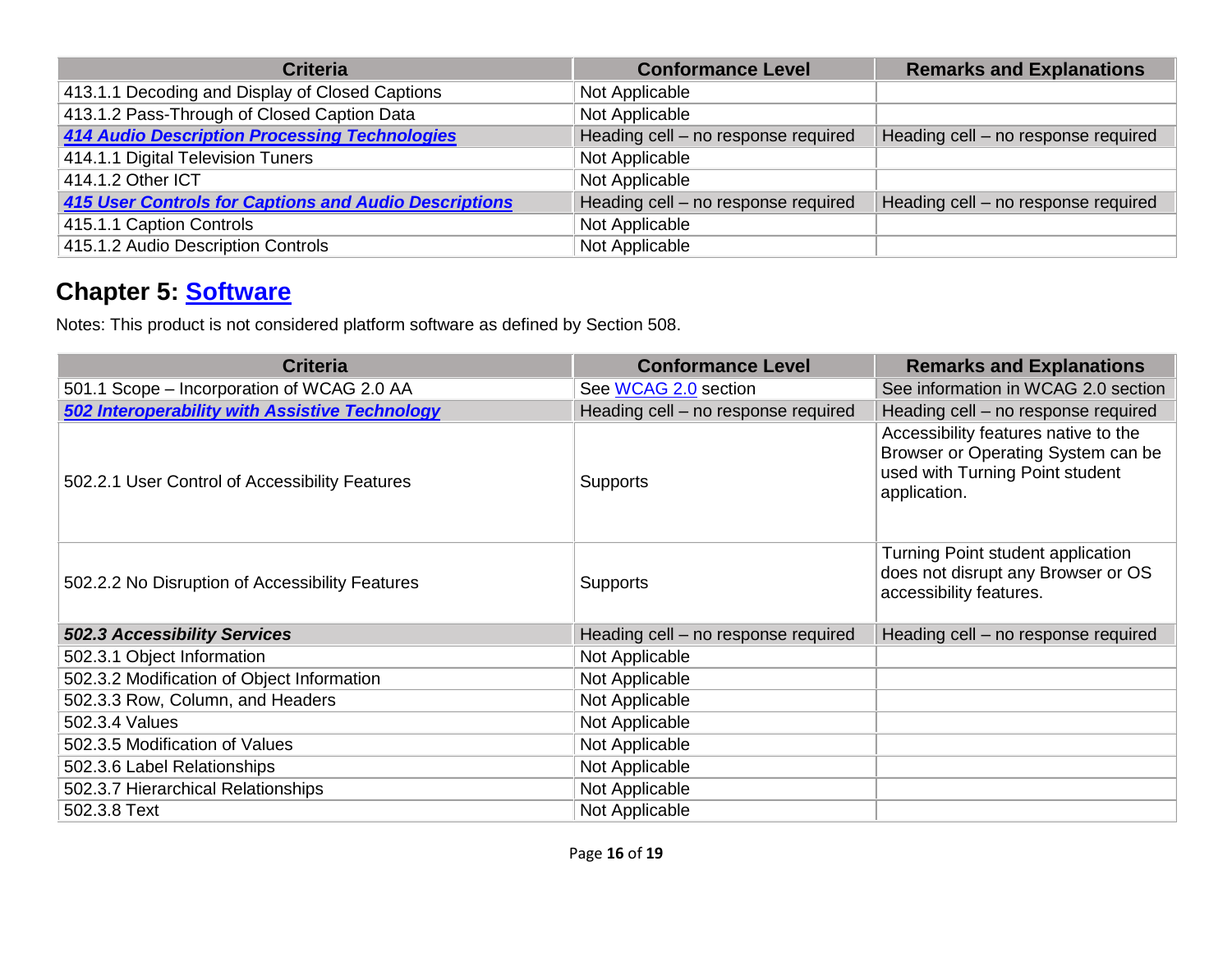| <b>Criteria</b>                                                                               | <b>Conformance Level</b>            | <b>Remarks and Explanations</b>                                                                                                                                                                                                   |
|-----------------------------------------------------------------------------------------------|-------------------------------------|-----------------------------------------------------------------------------------------------------------------------------------------------------------------------------------------------------------------------------------|
| 502.3.9 Modification of Text                                                                  | Not Applicable                      |                                                                                                                                                                                                                                   |
| 502.3.10 List of Actions                                                                      | Not Applicable                      |                                                                                                                                                                                                                                   |
| 502.3.11 Actions on Objects                                                                   | Not Applicable                      |                                                                                                                                                                                                                                   |
| 502.3.12 Focus Cursor                                                                         | Not Applicable                      |                                                                                                                                                                                                                                   |
| 502.3.13 Modification of Focus Cursor                                                         | Not Applicable                      |                                                                                                                                                                                                                                   |
| 502.3.14 Event Notification                                                                   | Not Applicable                      |                                                                                                                                                                                                                                   |
| 502.4 Platform Accessibility Features                                                         | Not Applicable                      |                                                                                                                                                                                                                                   |
| <b>503 Applications</b>                                                                       | Heading cell - no response required | Heading cell - no response required                                                                                                                                                                                               |
| 503.2 User Preferences                                                                        | Not applicable                      | Turning Point student application<br>does not allow user customization.<br>However, in some cases, user is<br>allowed to select preferences from<br>Browser or OS for color, contrast, font<br>type, font size, and focus cursor. |
| 503.3 Alternative User Interfaces                                                             | <b>Supports</b>                     | Alternative user interface also<br>available as a mobile or Desktop-<br>based application.                                                                                                                                        |
| 503.4 User Controls for Captions and Audio Description                                        | Heading cell - no response required | Heading cell - no response required                                                                                                                                                                                               |
| 503.4.1 Caption Controls                                                                      | Not Applicable                      |                                                                                                                                                                                                                                   |
| 503.4.2 Audio Description Controls                                                            | Not Applicable                      |                                                                                                                                                                                                                                   |
| <b>504 Authoring Tools</b>                                                                    | Heading cell - no response required | Heading cell - no response required                                                                                                                                                                                               |
| 504.2 Content Creation or Editing (if not authoring tool, enter "not<br>applicable")          | See WCAG 2.0 section                | See information in WCAG 2.0 section                                                                                                                                                                                               |
| 504.2.1 Preservation of Information Provided for Accessibility in<br><b>Format Conversion</b> | Not Applicable                      |                                                                                                                                                                                                                                   |
| 504.2.2 PDF Export                                                                            | Not Applicable                      | PDF export not provided.                                                                                                                                                                                                          |
| 504.3 Prompts                                                                                 | Not Applicable                      |                                                                                                                                                                                                                                   |
| 504.4 Templates                                                                               | Not Applicable                      |                                                                                                                                                                                                                                   |

# **Chapter 6: [Support Documentation and Services](https://www.access-board.gov/guidelines-and-standards/communications-and-it/about-the-ict-refresh/final-rule/text-of-the-standards-and-guidelines#601-general)**

Notes: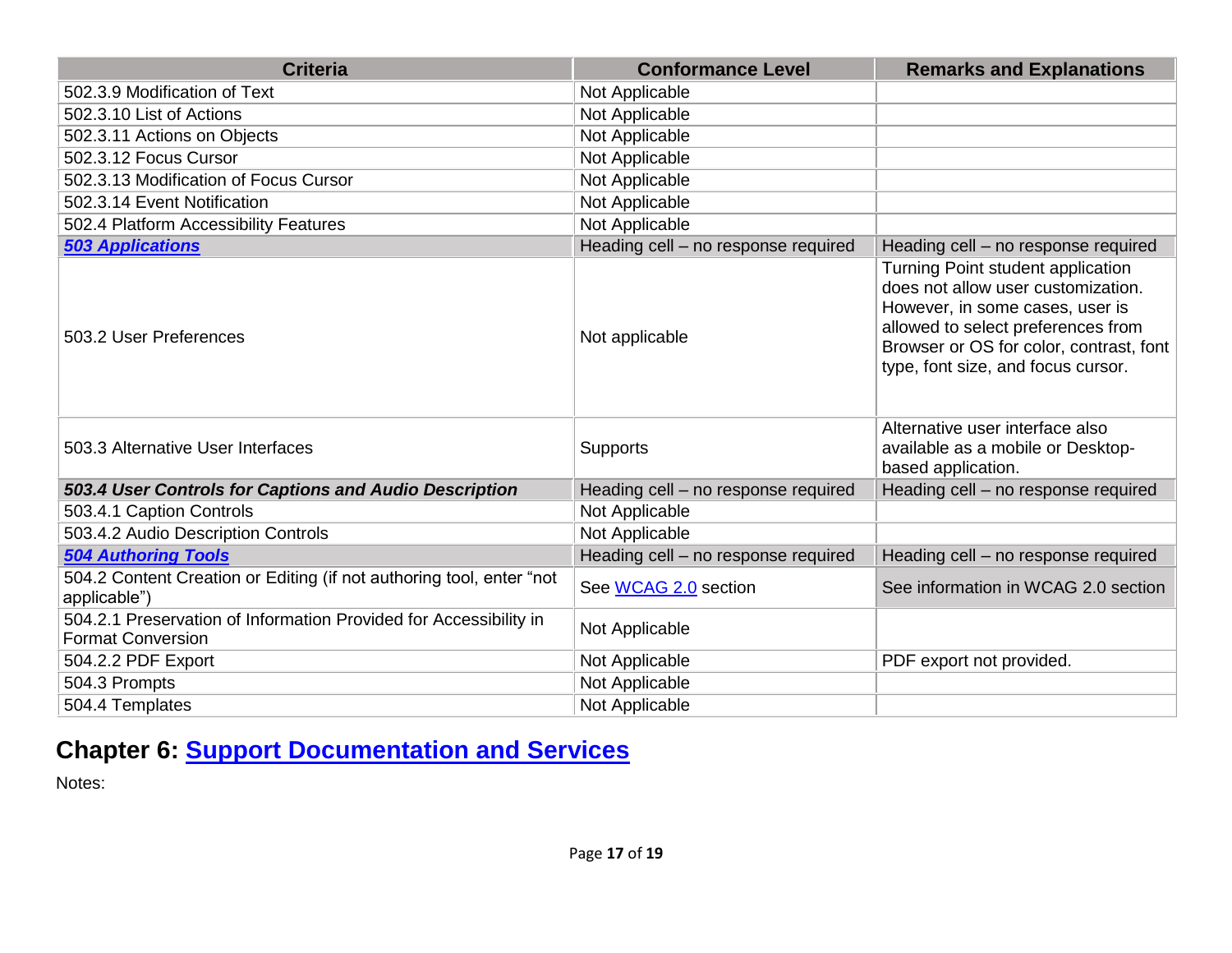| <b>Criteria</b>                                                     | <b>Conformance Level</b>            | <b>Remarks and Explanations</b>                                                                                                                                                                                                                                   |
|---------------------------------------------------------------------|-------------------------------------|-------------------------------------------------------------------------------------------------------------------------------------------------------------------------------------------------------------------------------------------------------------------|
| <b>601.1 Scope</b>                                                  | Heading cell – no response required | Heading cell - no response required                                                                                                                                                                                                                               |
| <b>602 Support Documentation</b>                                    | Heading cell - no response required | Heading cell - no response required                                                                                                                                                                                                                               |
| 602.2 Accessibility and Compatibility Features                      | Does Not Support                    | Accessibility related documentation is<br>currently not available to users.                                                                                                                                                                                       |
| 602.3 Electronic Support Documentation                              | See WCAG 2.0 section                | See information in WCAG 2.0 section                                                                                                                                                                                                                               |
| 602.4 Alternate Formats for Non-Electronic Support<br>Documentation | <b>Supports</b>                     | Documentation for Turning Point Web<br>for PowerPoint is provided in digital<br>format on Turning Technologies'<br>website<br>(www.turingtechnologies.com) at no<br>additional charge. A paper copy is<br>available upon request for this<br>product.             |
| <b>603 Support Services</b>                                         | Heading cell - no response required | Heading cell - no response required                                                                                                                                                                                                                               |
| 603.2 Information on Accessibility and Compatibility Features       | Supports                            |                                                                                                                                                                                                                                                                   |
| 603.3 Accommodation of Communication Needs                          | <b>Supports</b>                     | Turning Technologies support can be<br>reached via telephone (1-866-756-<br>3015) or email<br>(support@turningtechnologies.com)<br>Monday through Friday 7:00am-<br>9:00pm EST. (excluding holidays and<br>other observed days which the office<br>may be closed) |

# **Turning Technologies Legal Disclaimer**

This document is provided for information purposes only and the contents herein are subject to change without notice. Turning Technologies does not warrant that this document is error free, nor does it provide any other warranties, whether expressed orally or implied in law. The information contained in this document represents the current view of the Turning Point web application of the date of publication and Turning Technologies cannot guarantee the accuracy of any information presented herein after the date of the publication. Turning Technologies specifically disclaims any liability with respect to this document and no contractual obligations are